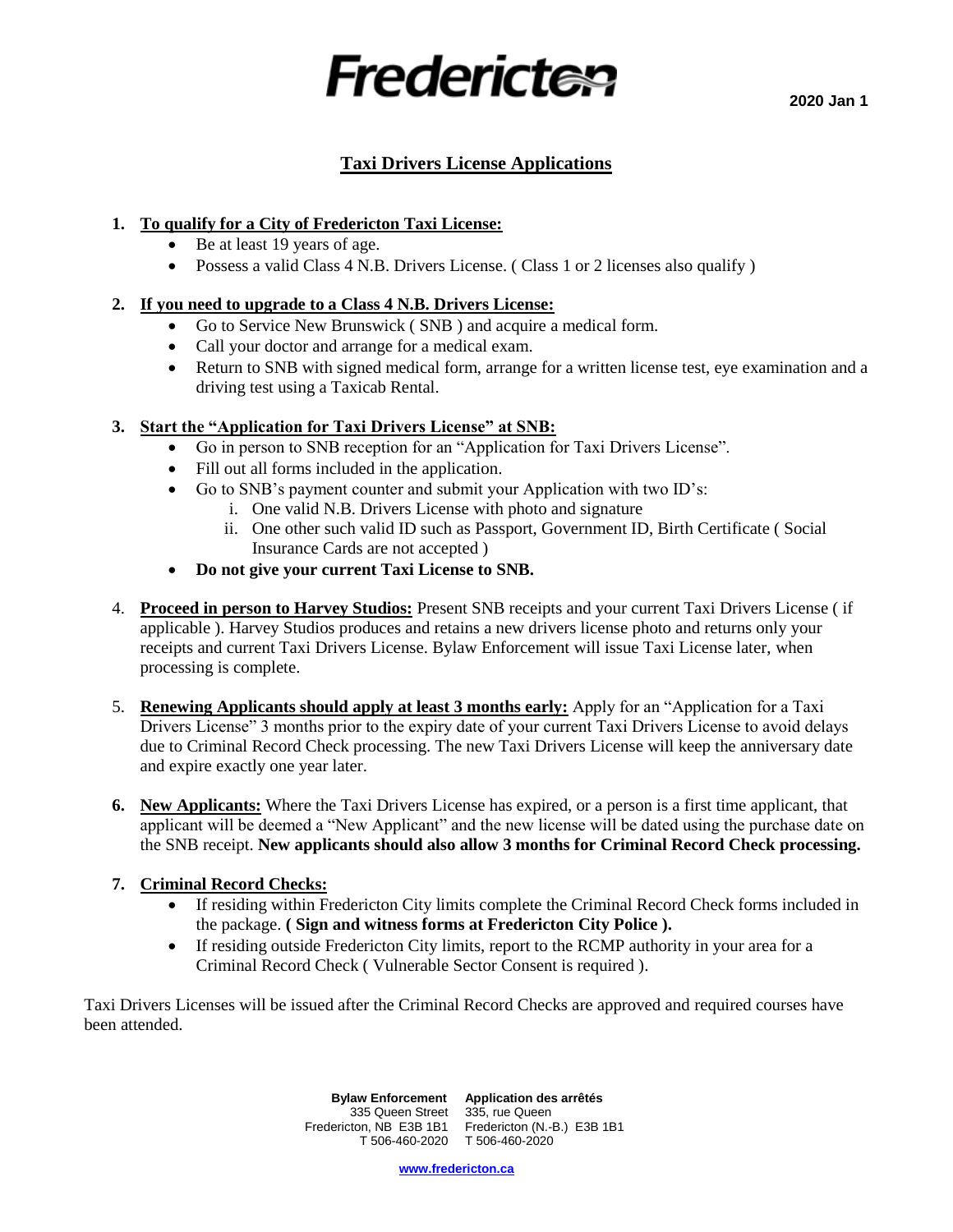| Fredericten                             |                                                | <b>Application For Taxi Drivers License</b>                                                                 |                                                                                                      |
|-----------------------------------------|------------------------------------------------|-------------------------------------------------------------------------------------------------------------|------------------------------------------------------------------------------------------------------|
| To be Completed by Applicant:           |                                                | Side A                                                                                                      |                                                                                                      |
|                                         |                                                | <b>RENEWAL</b><br><b>NEW</b>                                                                                |                                                                                                      |
|                                         |                                                |                                                                                                             |                                                                                                      |
| Year/Month/Day                          |                                                |                                                                                                             | Date Of Birth: _____________________Telephone #: (H)______________(W)____________(Cell)_____________ |
|                                         |                                                |                                                                                                             |                                                                                                      |
|                                         |                                                |                                                                                                             |                                                                                                      |
|                                         |                                                |                                                                                                             |                                                                                                      |
|                                         |                                                | Have you ever been convicted of any criminal offence(s) in the past 5 years? If "YES" explain the nature of |                                                                                                      |
| offense(s) in the space provided below. | $\Box$ i No                                    | ∥YES                                                                                                        |                                                                                                      |
|                                         | To Be Completed By By-Law Enforcement Officer: |                                                                                                             | Signature of Applicant                                                                               |
| Term of License                         | From: $\_$                                     | $To:$ $\_\_$                                                                                                | ξ                                                                                                    |
|                                         | Year/Month/Day                                 | Year/Month/Day                                                                                              | 즭                                                                                                    |
| Last Training Date:                     |                                                |                                                                                                             |                                                                                                      |
| <b>Next Training Date:</b>              |                                                |                                                                                                             |                                                                                                      |
| Signature:                              | <b>Bylaw Enforcement Officer</b>               |                                                                                                             |                                                                                                      |
| Date of Review:                         | Year/Month/Day                                 |                                                                                                             |                                                                                                      |
|                                         |                                                |                                                                                                             |                                                                                                      |
|                                         |                                                |                                                                                                             |                                                                                                      |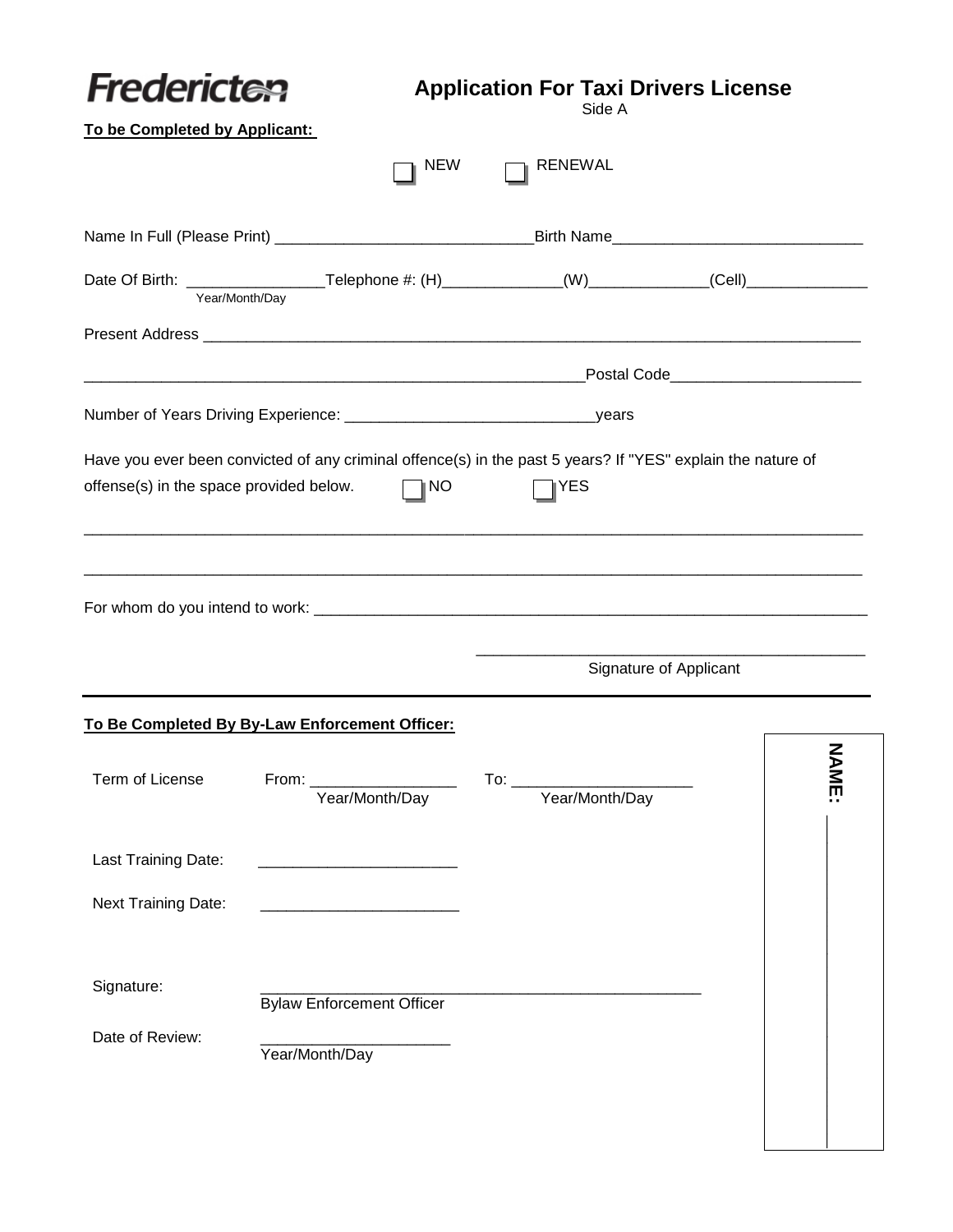# Fredericten

# **Application For Taxi Drivers License**

Side B

#### **To Be Reviewed By Applicant:**

It is the responsibility of the Applicant to complete the Form correctly.

#### **CHECKLIST:**

Please complete all documents prior to submitting Application Package to *Service New Brunswick*.

Check off boxes to ensure your Application can be processed.

- $\Box$  Applicant has attained the full age of 19 years.
- ❑ Application Form completed by Applicant.
- ❑ Taxicab Driver Training Agreement (TRA-FRM-030) completed by applicant
- ❑ Taxi License Criminal Record Check Form (FPF 387) completed by applicant. **( RETURN To APPLICANT )**
- ❑ Consent For a Criminal Record Check Form (Form 1) completed by applicant. **( RETURN To APPLICANT )**
- ❑ Abstract of Driving Record (must be purchased at time of application) photocopy in package.
- ❑ Driver's License class 4 photocopy in package.
- $\Box$  One government I.D. (Birth Certificate or Passport ) photocopy in package.
- ❑ Review Checklist
- ❑ Present completed Application Package in person to *Service New Brunswick*

| SNB - Fredericton Location - Service Centre | Telephone:          | (506) 453-2834            |
|---------------------------------------------|---------------------|---------------------------|
| 432 Queen Street                            | Hours of Operation: |                           |
| P.O. Box 1998                               | Monday to Friday:   | 8:15 a.m. – 5:00 p.m.     |
| Fredericton, NB E3B 5G4                     | Saturday:           | $9:00$ a.m. $-12:00$ noon |

❑ Proceed to Harvey Studio, 372 Queen Street and make payment for photo I.D. license.

❑ Proceed to Fredericton City Police to sign and witness Criminal Record Check. If residing outside Fredericton City limits, report to the RCMP for criminal record and vulnerable sector check.

#### **To be completed by** *Service New Brunswick***:**

Driver's License Number:

Class of License:

### *\*Application available in French*

| Form No.:   | MOB-FRM-018E    | Service:           | Taxi Industry Regulation |
|-------------|-----------------|--------------------|--------------------------|
| Issue No.:  | 17              | <b>Issue Date:</b> | 08/09/05                 |
| Printed On: | January 7, 2020 | © May 25, 2001     |                          |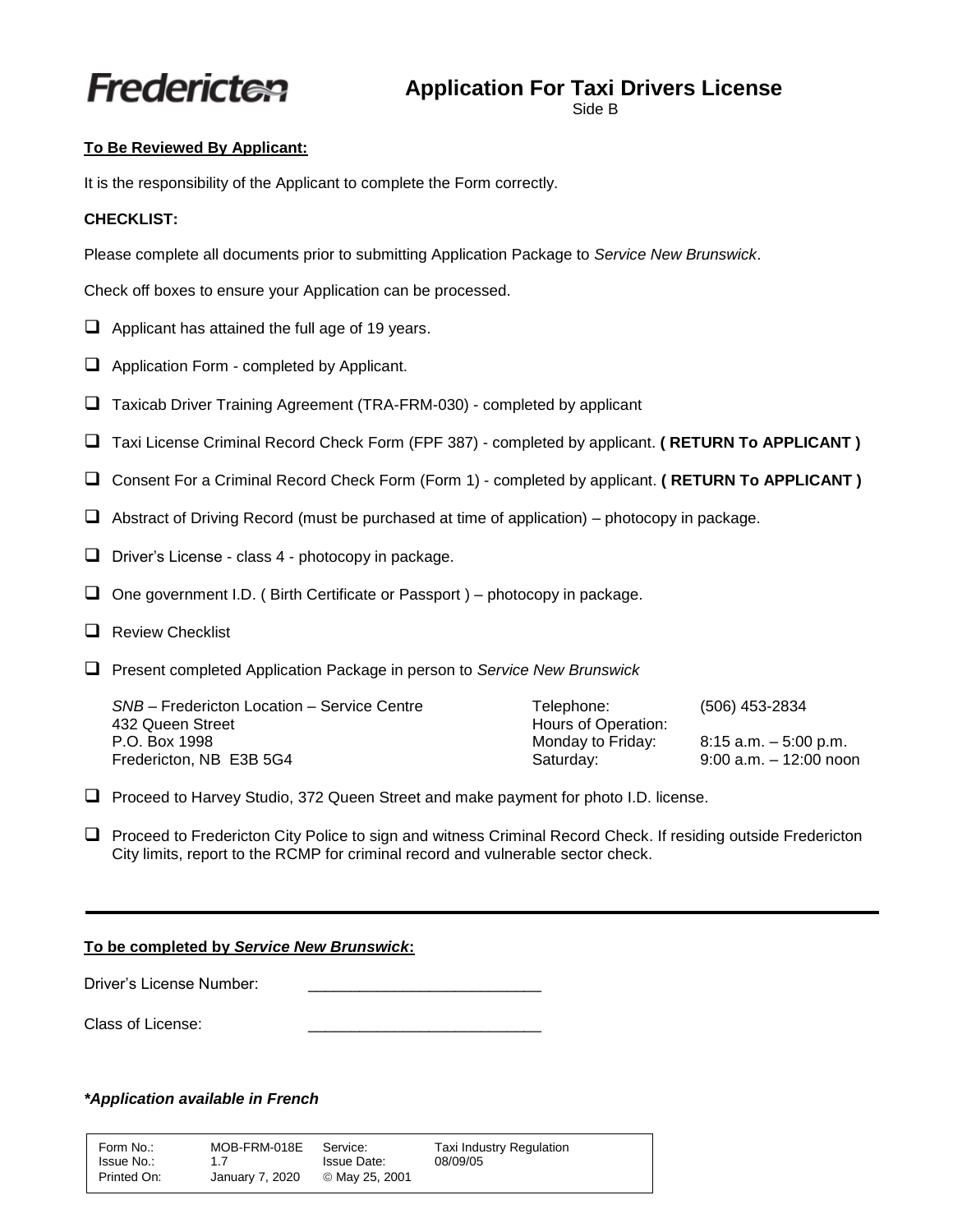# **THIS FORM TO BE SIGNED AND WITNESSED AT FREDERICTON POLICE**



## **TAXI LICENSE CRIMINAL RECORD CHECK**

| Driver:                     | Owner:                                                                               | Business: |
|-----------------------------|--------------------------------------------------------------------------------------|-----------|
|                             |                                                                                      |           |
|                             |                                                                                      |           |
| Male: Female:               | mm<br>уууу                                                                           | dd        |
|                             |                                                                                      |           |
|                             |                                                                                      |           |
| charges pending against me. |                                                                                      |           |
|                             |                                                                                      |           |
|                             | PLEASE READ THE REASONS YOU MAY BE DENIED LISTED BELOW - YOUR FEE IS NON-REFUNDABLE. |           |

## **OFFICE USE ONLY**

The above applicant is: \_\_\_\_\_\_\_\_\_\_\_\_\_ CLEARED \_\_\_\_\_\_\_\_\_ DENIED a taxi operators permit, for the following reason:

You have been convicted in the last five years of a violation of:

\_\_\_\_\_\_\_ an indictable offence under the Criminal Code of Canada \_\_\_\_\_\_\_ the Controlled Drug and Substance Act with respect to trafficking in a controlled substance or possession for the purpose of trafficking in a controlled or restricted drug. \_\_\_\_\_\_\_ Section 132 of the Liquor Control Act

OR, You have been convicted in the last six months of:

\_\_\_\_\_\_\_ a summary conviction offence under the Criminal Code of Canada or the Youth Criminal Justice Act.

\_\_\_\_\_\_\_ an offence under the Controlled Drug and Substance Act of Canada

\_\_\_\_\_\_\_ an offence under the Liquor Control Act of New Brunswick, other than that offence mentioned above

Authorizing Officer: SIGN \_\_\_\_\_\_\_\_\_\_\_\_\_\_\_\_\_\_\_\_\_\_\_\_\_\_\_\_\_\_\_\_\_\_\_\_

PRINT Rank & Name \_\_\_\_\_\_\_\_\_\_\_\_\_\_\_\_\_\_\_\_\_\_\_\_\_\_\_\_\_\_\_\_\_\_\_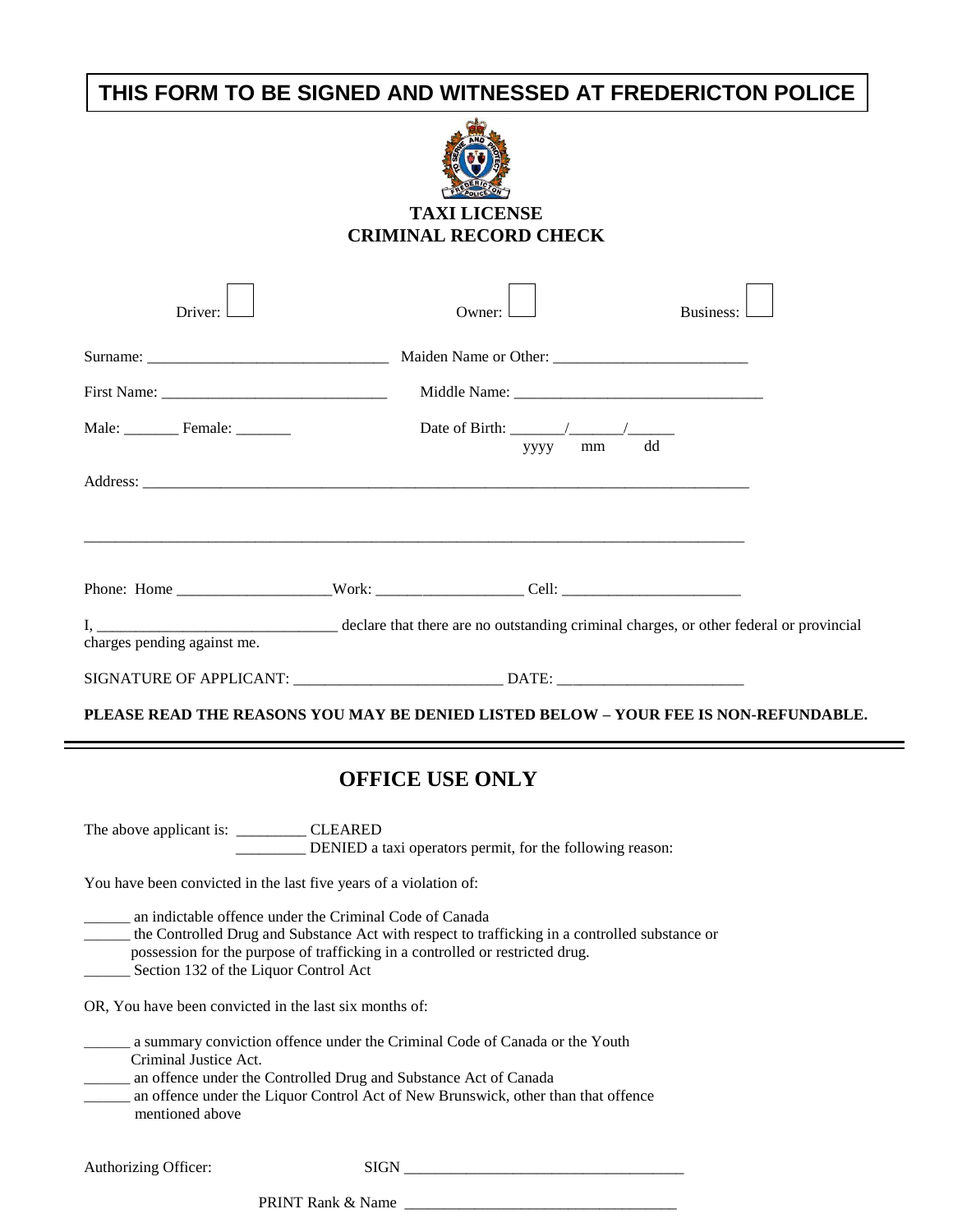# **THIS FORM TO BE SIGNED AND WITNESSED AT FREDERICTON POLICE**

FPF 387 (June 2007)



## **Form 1 – CONSENT FOR A CRIMINAL RECORD CHECK FOR A SEXUAL OFFENCE FOR WHICH A PARDON HAS BEEN GRANTED OR ISSUED**

*(This form is to be used by a person applying for a position with a person or organization responsible for the well-being of one or more children or vulnerable persons, if the position is a position of authority or trust relative to those children or vulnerable persons and the applicant wishes to consent to a search being made in criminal conviction records to determine if the applicant has been convicted of a sexual offence listed in the schedule to the Criminal Records Act (see attached) and has been pardoned.)*

### IDENTIFICATION OF THE APPLICANT:

| Sex: Date of Birth:                                |  |
|----------------------------------------------------|--|
|                                                    |  |
| Previous address (if any) within the last 5 years: |  |

### **REASON FOR THE CONSENT:**

I am an applicant for a paid or volunteer position with a person or organization responsible for the well-being of one or more children or vulnerable persons.

Description of the paid or volunteer position: **TAXICAB DRIVER** 

The full name of the person or organization is:

### Provide details regarding the children or vulnerable persons: **TRANSPORTATION OF VULNERABLE PERSONS**

## **CONSENT:**

I consent to a search being made in the automated criminal records retrieval system maintained by the Royal Canadian Mounted Police to find out if I have been convicted of, and been granted a pardon for, any of the sexual offences that are listed in the schedule to the **Criminal Records Act** (see attached).

I understand that, as a result of giving this consent, if I am suspected of being the person named in a criminal record for one of the sexual offences listed in the schedule to the **Criminal Records Act** in respect of which a pardon was granted or issued, that record may be provided by the Commissioner of the Royal Canadian Mounted Police to the Solicitor General of Canada, who may then disclose all or part of the information contained in that record to a police force or other authorized body. That police force or authorized body will then disclose that information to me. If I further consent in writing to disclosure of that information to the person or organization referred to above that requested the verification that information will be disclosed to that person ororganization.

Date of Request:

Signature of Applicant Signature of Witness